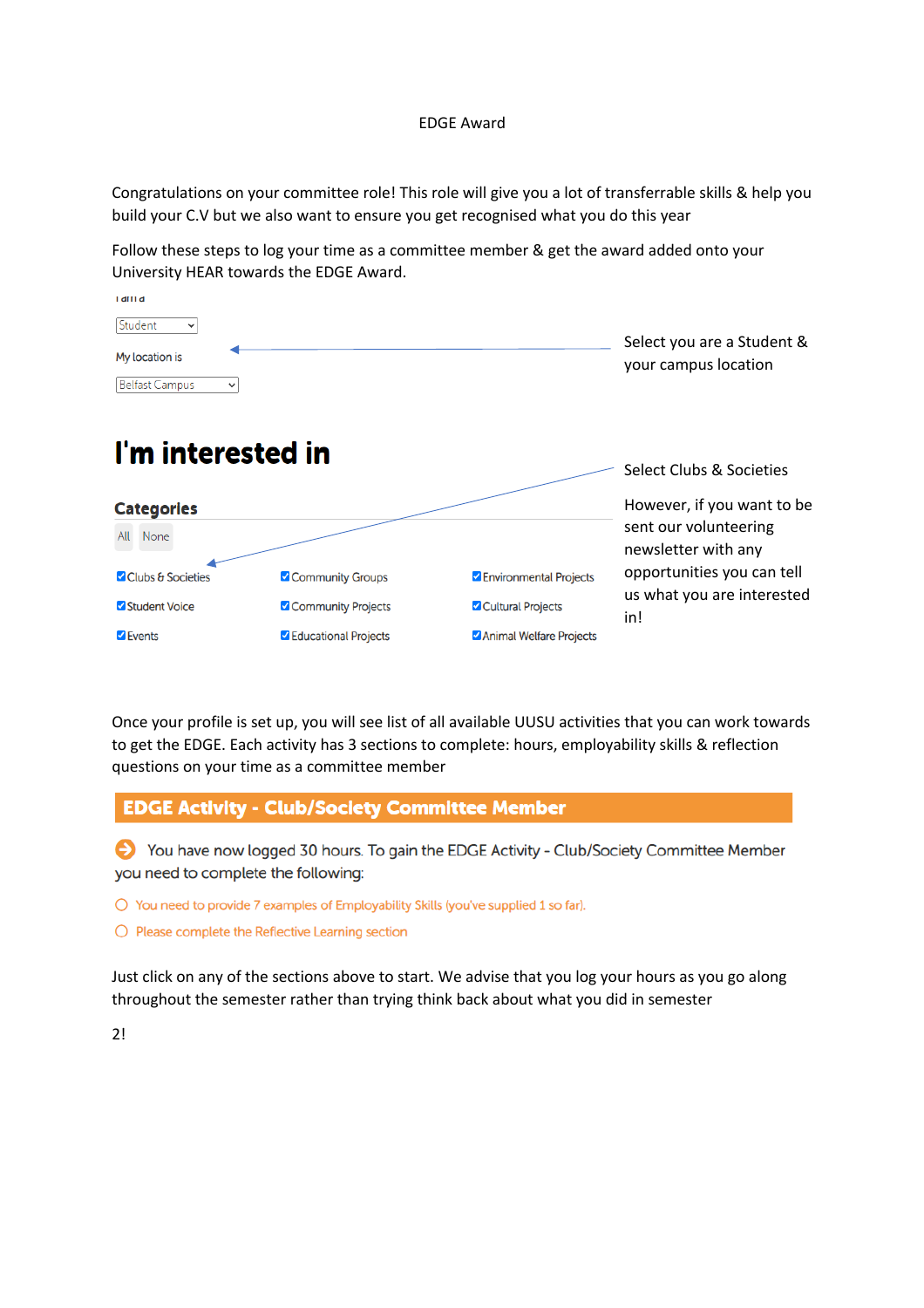# **Log Hours and Skills**

Get Involved>Volunteering>Log Hours and Skills

- Community Projects log
- Media & Events In Sport Log
- Mind Your Mood Log
- · Society/Sports Activity Log
- Student Voice Activity Log
- . Volunteering with Charity or Local Organisation Log
- Welcome Team Log

#### Select this option

 $\begin{array}{c} \hline \end{array}$ 

Add Club/Society Committee Members

| Committee Role *                                                |                                                                                                                                                                    |
|-----------------------------------------------------------------|--------------------------------------------------------------------------------------------------------------------------------------------------------------------|
| (Please select)                                                 | Select your committee role from the                                                                                                                                |
| Club/Society *                                                  | drop down                                                                                                                                                          |
|                                                                 | Tell us the name of your society/club                                                                                                                              |
| Dates *<br>End date is<br>m<br>83<br>$\rightarrow$<br>optional. | Add in the dates of your committee role<br>In most cases this will be start of May<br>(allows you to record any committee<br>training attended at end of Semester) |
| Add<br>Cancel                                                   |                                                                                                                                                                    |
| Select Add                                                      |                                                                                                                                                                    |

Your committee log is found under Society/Sports Activity log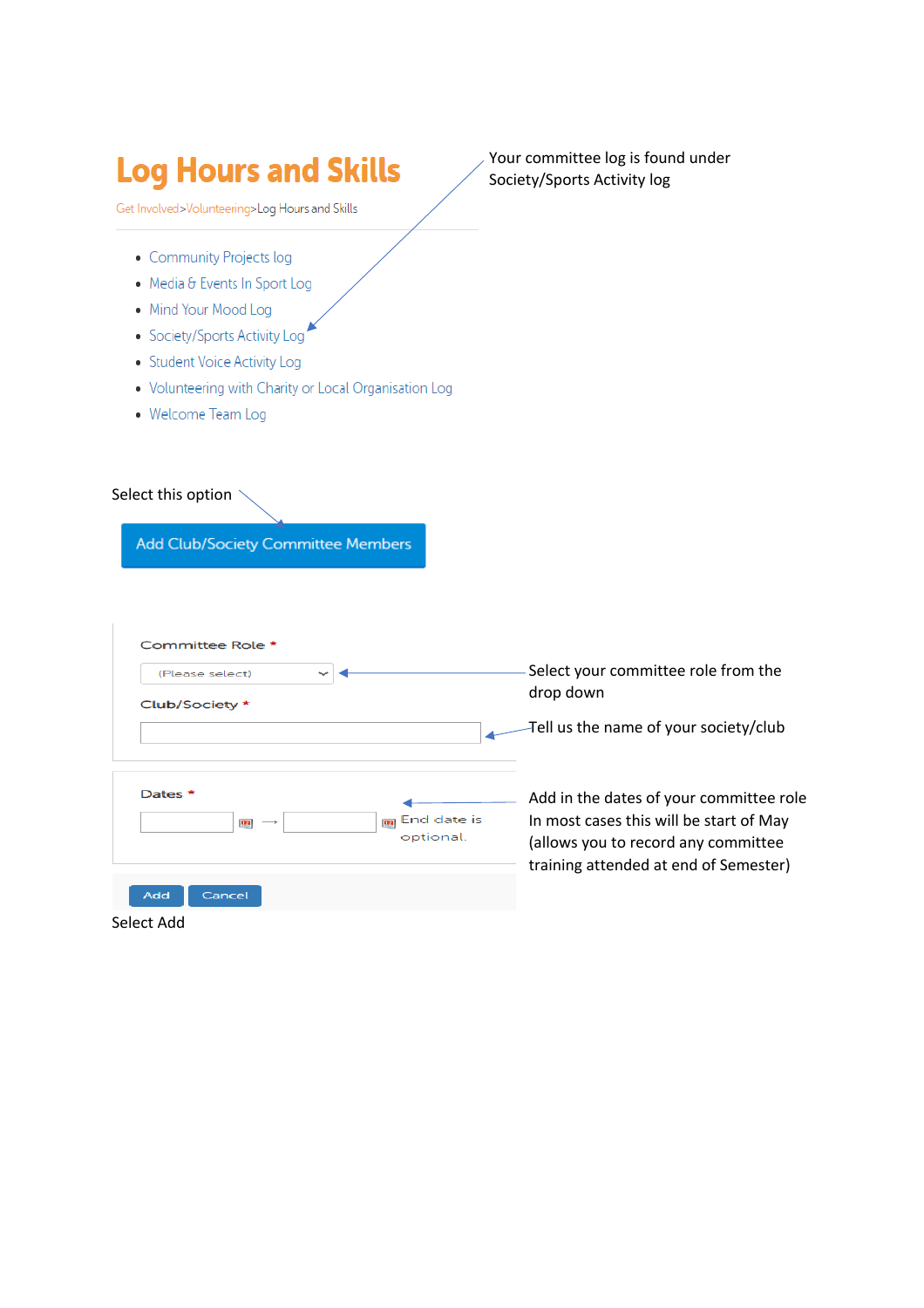#### **Adding Hours**

| - Chair / test karen's / 26 Jan 2020 - ongoing      | Edit<br><u>Delete</u>                                                                                                                                                         |
|-----------------------------------------------------|-------------------------------------------------------------------------------------------------------------------------------------------------------------------------------|
| Add skill                                           | Log hours                                                                                                                                                                     |
| To add in your hours, select Log hours<br>Log hours | Add in your date of activity                                                                                                                                                  |
| Date *<br>30/06/202<br>Activity description *       |                                                                                                                                                                               |
| Hours *<br>00<br>0<br> hrs <br>$\vee$ mins          | Tell us what you did during this time<br>(remember that anything you do as a<br>committee counts-training, committee<br>meetings, events, social media updates all<br>count!) |
| Add<br>Cancel                                       | Add in the hours that this activity took                                                                                                                                      |

#### Remember!

You cannot just add in 30 hours and tell us it was committee work- you must break your hours down so that we can see you have met the role objectives & we can be confident the role deserves the EDGE award.

Once you hit the required hours you will receive an email reminding you to complete your skills.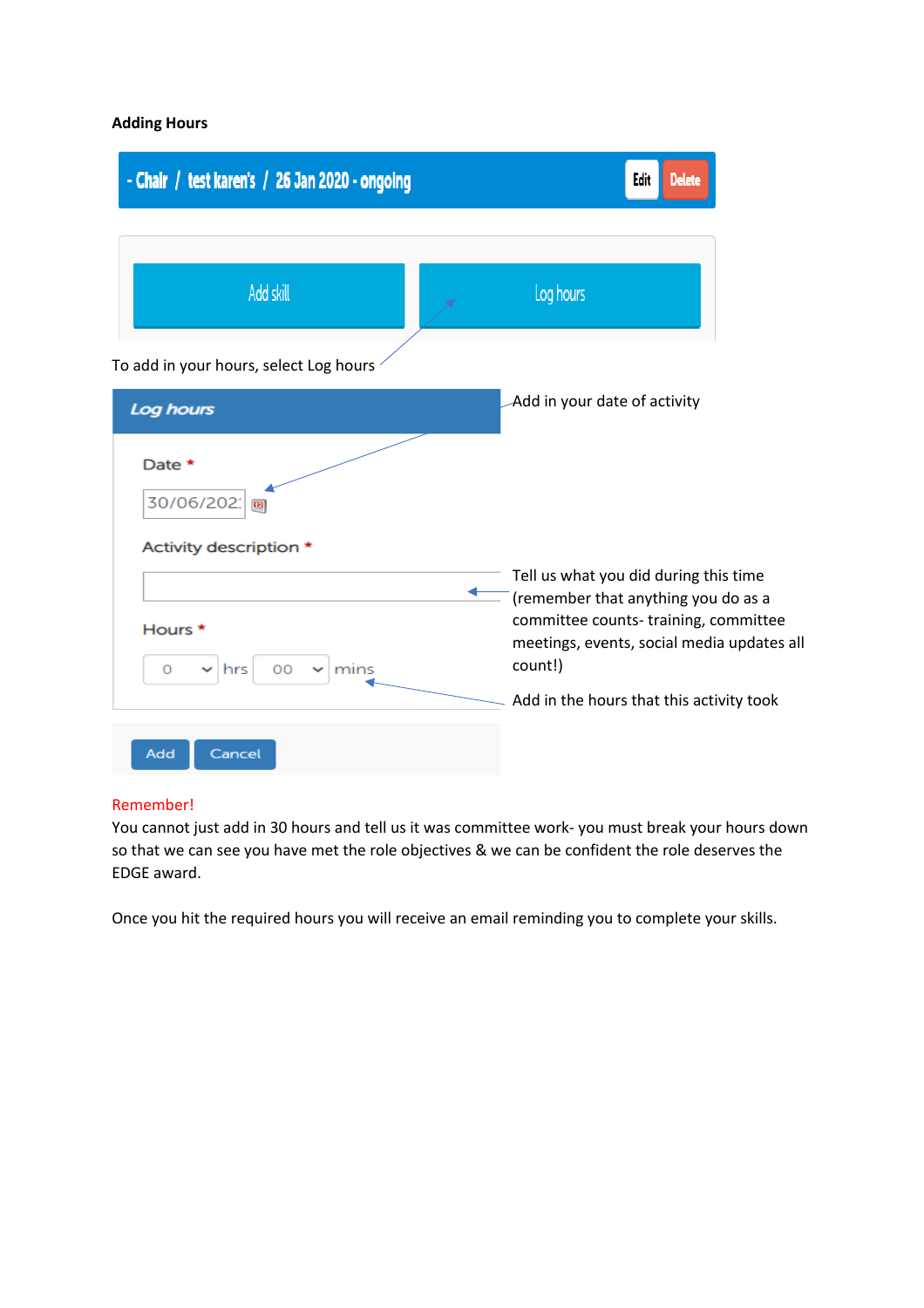#### **Add Skills**

Select the Add skills box to add in your required number of skills

| <b>Add skill</b>                | Select your skill category - there are 11 to<br>choose from<br>The skill will be the same thing                   |  |
|---------------------------------|-------------------------------------------------------------------------------------------------------------------|--|
| Category *<br>(Select category) |                                                                                                                   |  |
| Skill *<br>(Select skill) v     |                                                                                                                   |  |
| Your example *                  | Provide detailed examples of how your<br>committee role has enabled you to gain or<br>expand on your stated skill |  |

Once you have logged your required number of Skills for your award, you will receive an email prompting you to complete your reflection submission

O Please complete the Reflective Learning section

- Click on this text

You will be asked 3 questions on your time as a committee member

## **Club/Society Committee Member**

This reflection submission should only be completed in the 2nd semester of your time as being a committee member so that you have enough time in the role to reflect back on.

### **Reflective Learning**

What has been the highlight of your time as a Committe Member? \*

 $0/1000$ Min 150 max 250 words